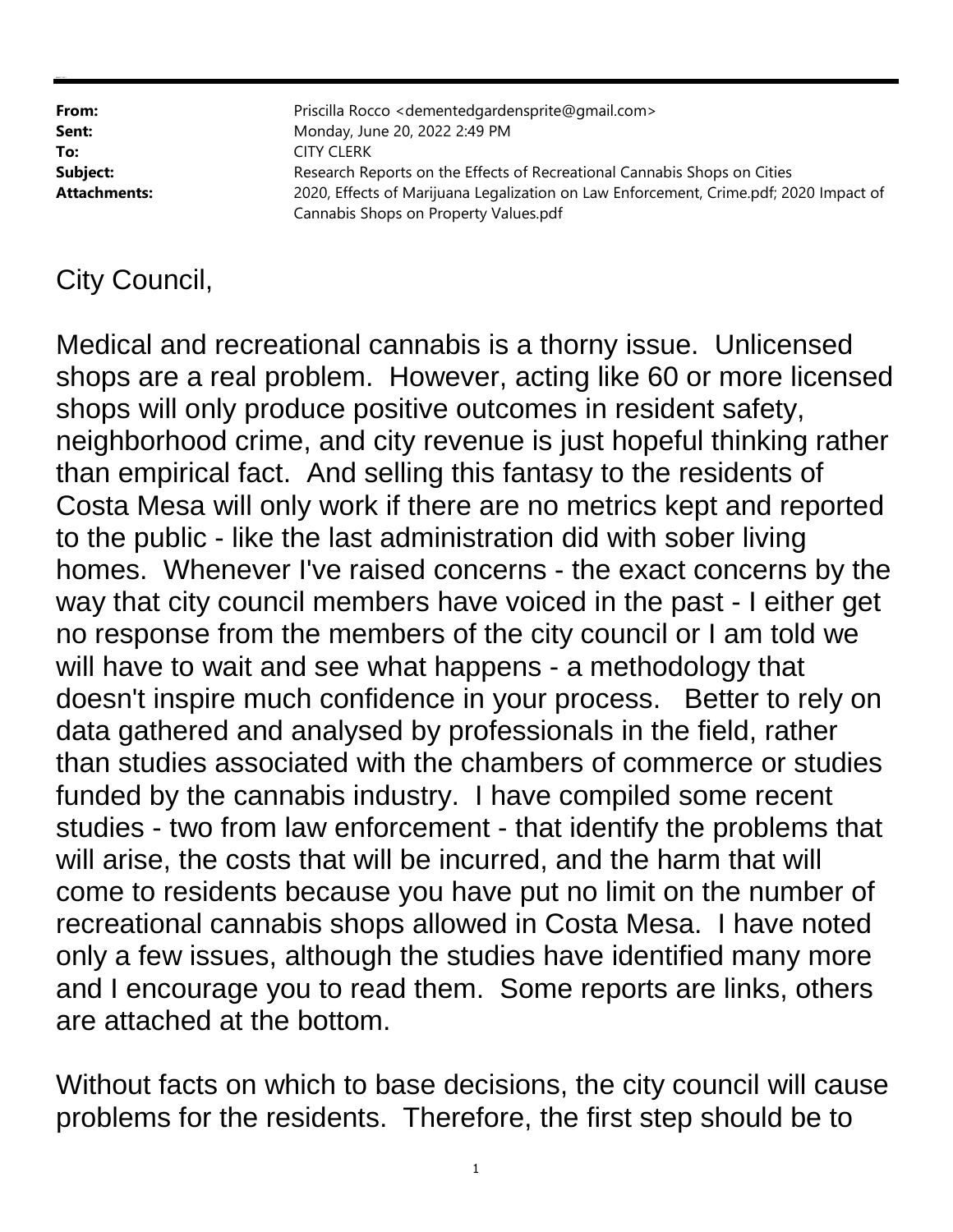adopt the suggestions made by Katrina Foley in 2014, if you haven't already done so. Require metrics to measure the ill effects of these businesses on crime, schools, and neighborhoods. Require an annual report to detail each shop's compliance with ordinances. Present this information annually at a city council meeting and put it on the city's cannabis page. This data would also be invaluable as evidence in the inevitable lawsuits brought by disgruntled cannabis shopkeepers. I wish this kind of information was also widely known on the tens of millions spent on the problems occurring from sober living homes importing adicts from other states that they then dumped on our streets every year.

At the Planning Commission meeting, shop owners admitted that they will be selling to 18-year olds with medical marijuana cards. These cards are easily attained online, so metrics on the effects on our kids and schools are necessary.

(Having had addiction problems in my own family, I have great empathy for the struggle, but I also am clear-eyed about the damage that can be done if the problem is ignored or swept under the rug.)

Effects of Marijuana Legalization on Law Enforcement and Crime: The Final Report (June 30, 2020) Funded by the U.S. Department of Justice

(This is adding to the tragic epidemic of accidents that occur daily on our street due to distracted and impared drivers. Especially egregious is the killing and injuring of pedestrians and cyclists that we are encouraging to take to the streets.)

"In virtually all focus groups and interviews with law enforcement there was widespread concern expressed about increased drugged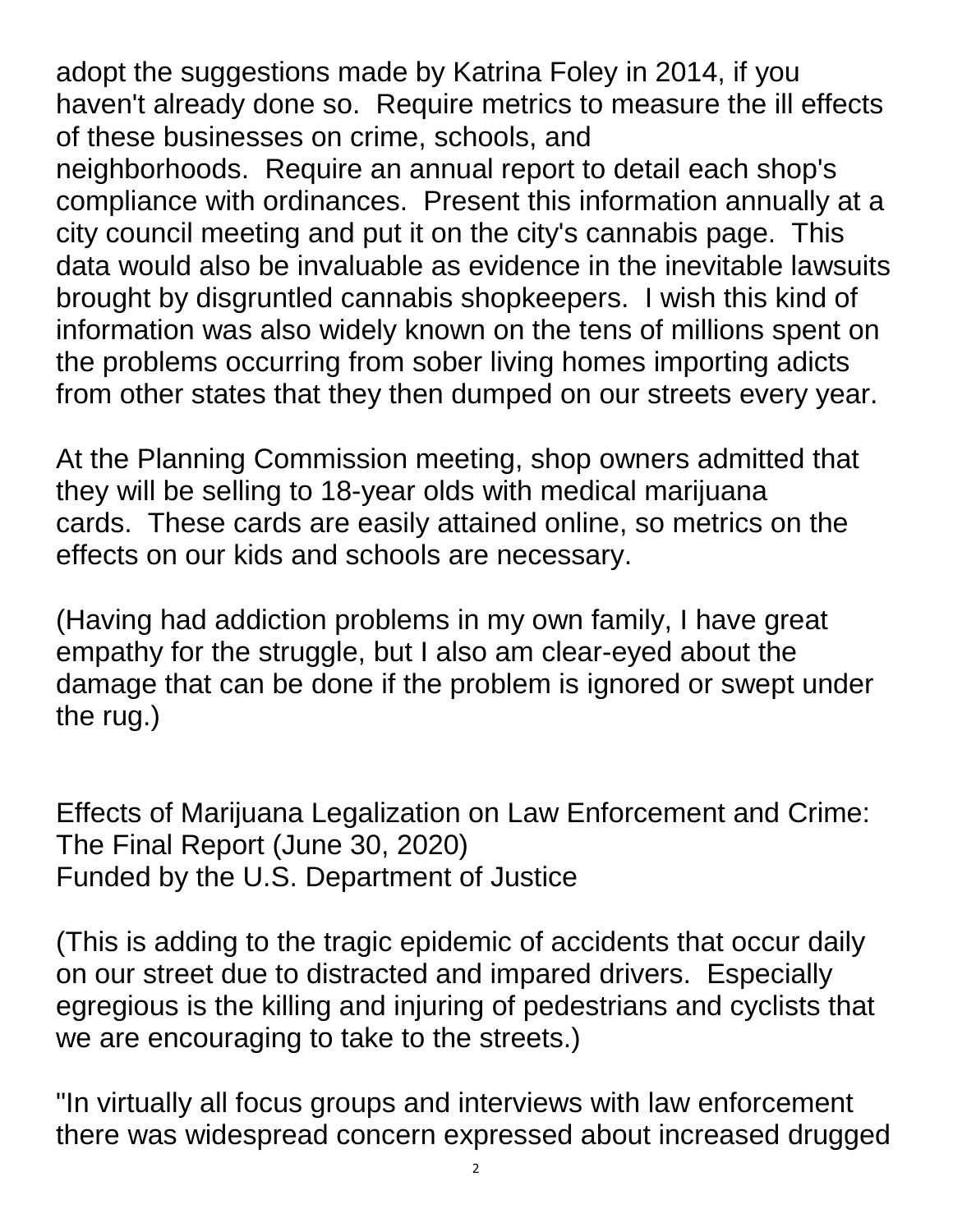driving since legalization, and much discussion about the difficulty in detecting it and documenting impairment for successful prosecution. Law enforcement patrol officers and their supervisors tend to believe, based on their own experience and those of their colleagues, that there are many more drivers who are impaired by cannabis consumption on the road than there were before legalization. Research compiled by the Washington Traffic Safety Commission (e.g., See Grondel, Hoff, & Doane, 2018) indicates that there is good reason to be concerned, though whether there are more drugged drivers since legalization is not yet clear as there is also more testing for it than there was previously. Grondel and his colleagues (2018) found, through the administration of selfreported surveys, that there are a significant proportion of drivers who drive shortly after consuming THC, and even some chronic users of marijuana who believe, whether true or not, that its consumption improves their driving. In some jurisdictions DREs were widely used in cannabis-related cases, but in others, due to the need to be timely in extracting blood for laboratory testing, DREs have been rarely if ever used post legalization."

The Criminogenic Effect of Marijuana Dispensaries in Denver, Colorado: A Microsynthetic Control Quasi-Experiment and Cost-Benefit Analysis Nathan Connealy, Eric Piza, Dave Matten, John Jay College, City University of New York, Received 16 Oct 2019, Accepted 08 Nov 2019, Published online: 04 Dec 2019

(Considering the rise in property crime that occurs daily on every street in the city since hundreds of sober living homes were welcomed here, the residents should be warned that all data points to another uptick in crime directly related to the 60+ recreational cannabis shops you've invited into the city)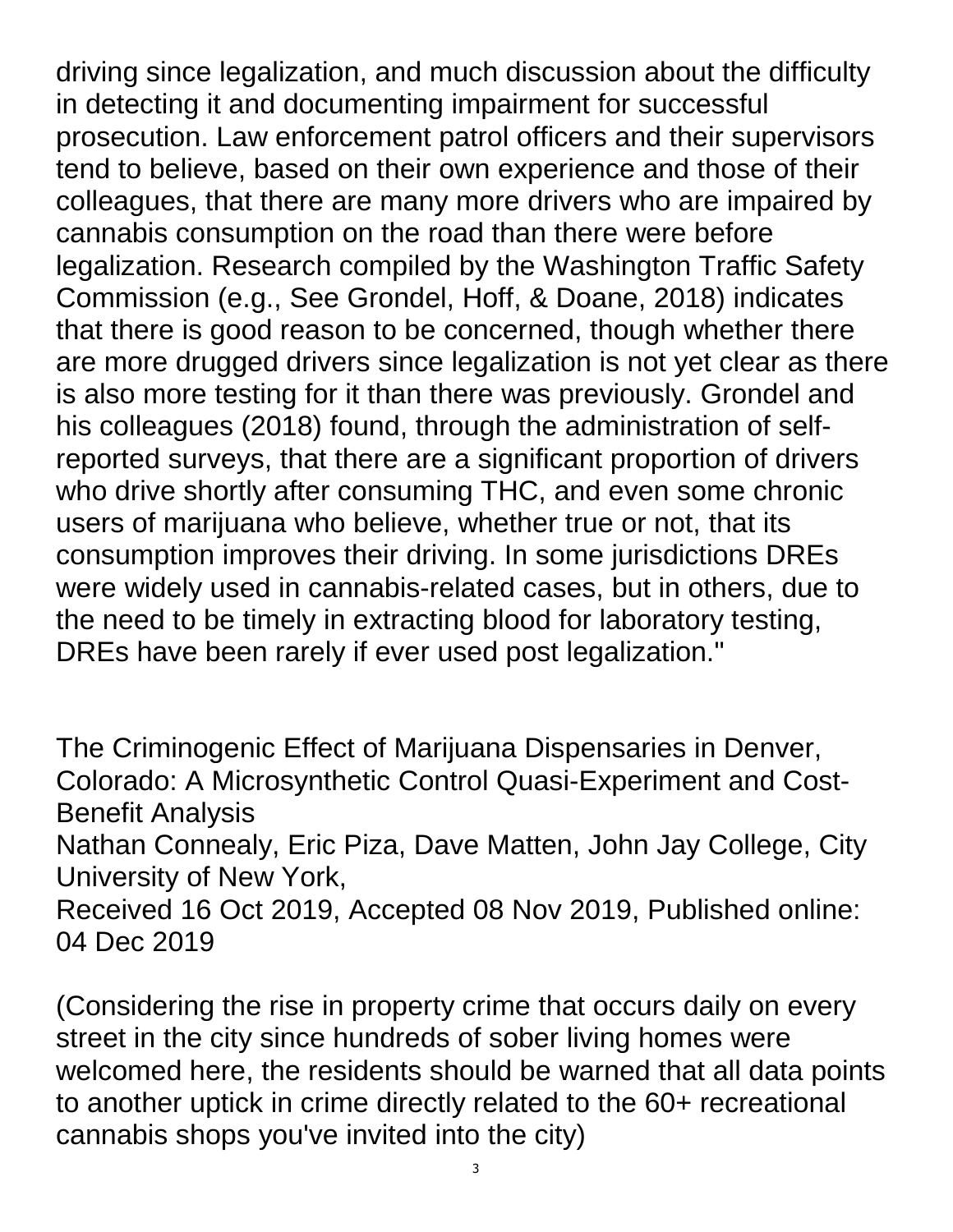https://www.tandfonline.com/doi/full/10.1080/24751979.2019.16919 34

The findings were summarized by the college: https://www.jjay.cuny.edu/news/sales-recreational-marijuanadenver-found-increase-some-nonviolent-crime

"In 2014, Colorado began selling recreational cannabis to people older than 21, becoming the first state to legalize recreational marijuana. A new study - by researchers at John Jay College, the City University of New York (CUNY) - evaluated the effect of recreational and medical marijuana dispensaries on crime in Denver."

"Street segments with recreational dispensaries experienced no changes in violent, disorder, and drug crime, but did experience an 18% increase in property crime compared to segments of streets without dispensaries, the study found. Street segments adjacent to recreational dispensaries also experienced notably higher levels of crime related to drugs (17%) and disorder (28%) during the postlegalization period, but those changes did not differ substantively from the comparison street segments. On streets with or near medical dispensaries, there were no significant changes in crime."

"The researchers found that for sales alone, the revenue generated by the recreational dispensaries outweighed the cost of the local increase in property crime. But the significant revenue these dispensaries generated in Denver may lead other jurisdictions to ask whether the public will tolerate increases in nonviolent crime given the potential monetary benefits of legalizing recreational marijuana."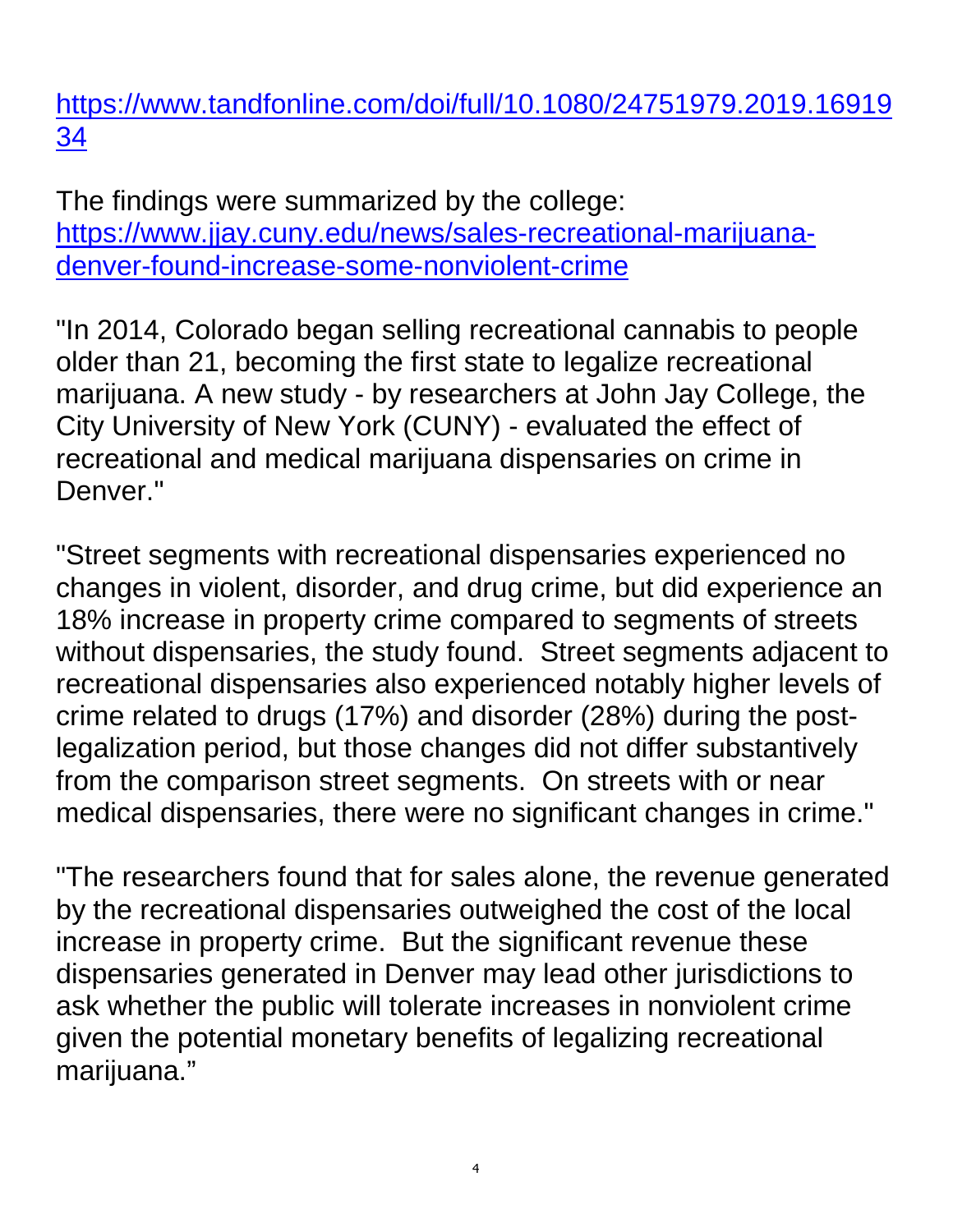What do we know about opportunities and challenges for localities from Cannabis legalization? Review of Policy Research, Volume 39, Issue 2, First published: 17 December 2021

https://onlinelibrary.wiley.com/doi/full/10.1111/ropr.12460

"If consumers use cannabis irresponsibly, cannabis legalization may stress local public health services. Mair and coauthors (2015) found that one additional dispensary per square mile in a zip code was associated with a nearly 7% increase in hospitalizations in California, 2001–2012. In Colorado, hospitalizations involving potential cannabis exposure increased from 803 per 100,000 hospitalizations, 2001–2009 (pre-legalization), to 2413 per 100,000 in 2014–2015 (post-legalization) (Felix, 2018)."

"Emergency services may also be strained, and traffic safety reduced, to the extent that there are upticks in residents driving under the influence of cannabis. Fifteen percent of summons for DUIs issued by the Colorado State Police in 2015 involved cannabis (Felix, 2018)."

Impact of Recreational Marijuana Dispensaries on Property Values (March 31, 2020) Danna Thomas, University of South Carolina Lin Tian, Center for Economic and Policy Research (CEPR), INSTEAD Business School of the World

"Our estimates indicate a marijuana dispensary decreases property values by 3%-4.5% for homes within 0.36 miles of the retailer, a decline of about \$10,000-\$15,000 based on the average home values in Washington. These results imply a high willingness to pay to avoid the local negative externalities. A hypothesized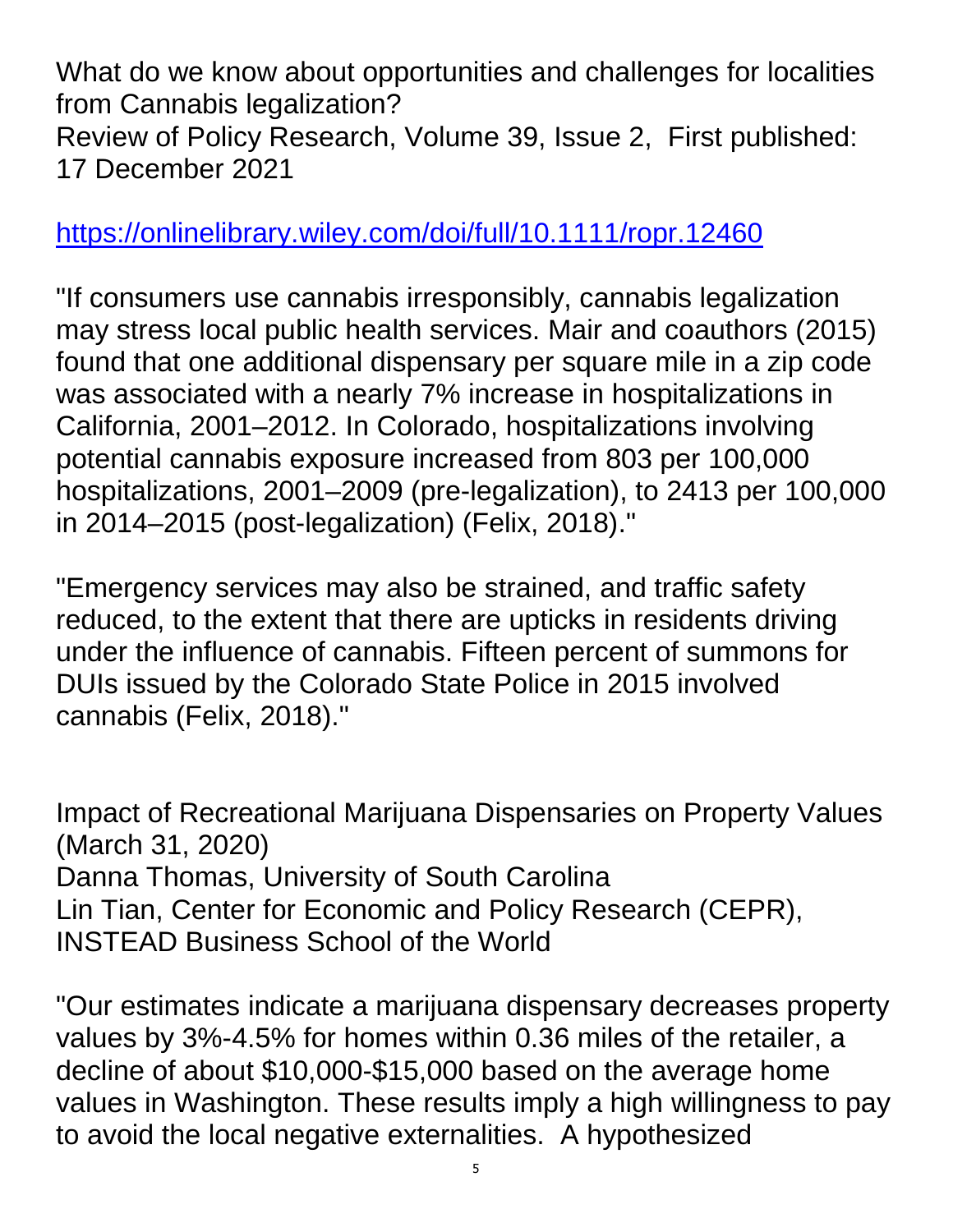mechanism driving the decline in property values is crime around dispensaries. To investigate this, we study changes in police reports after recreational dispensary entry in Seattle, WA. While we find limited evidence of a general decrease in overall crime and statistically significant."

Dismissing me and my opinions because I am passionate about issues is insulting. My opinions are usually based on facts and first-hand knowledge. I hope this helps in your further deliberations.

Priscilla Rocco

**CAUTION:** This email originated from outside of the organization. Do not click links or open attachments unless you recognize the sender and know the content is safe. Report any suspicious activities to the Information Technology Department.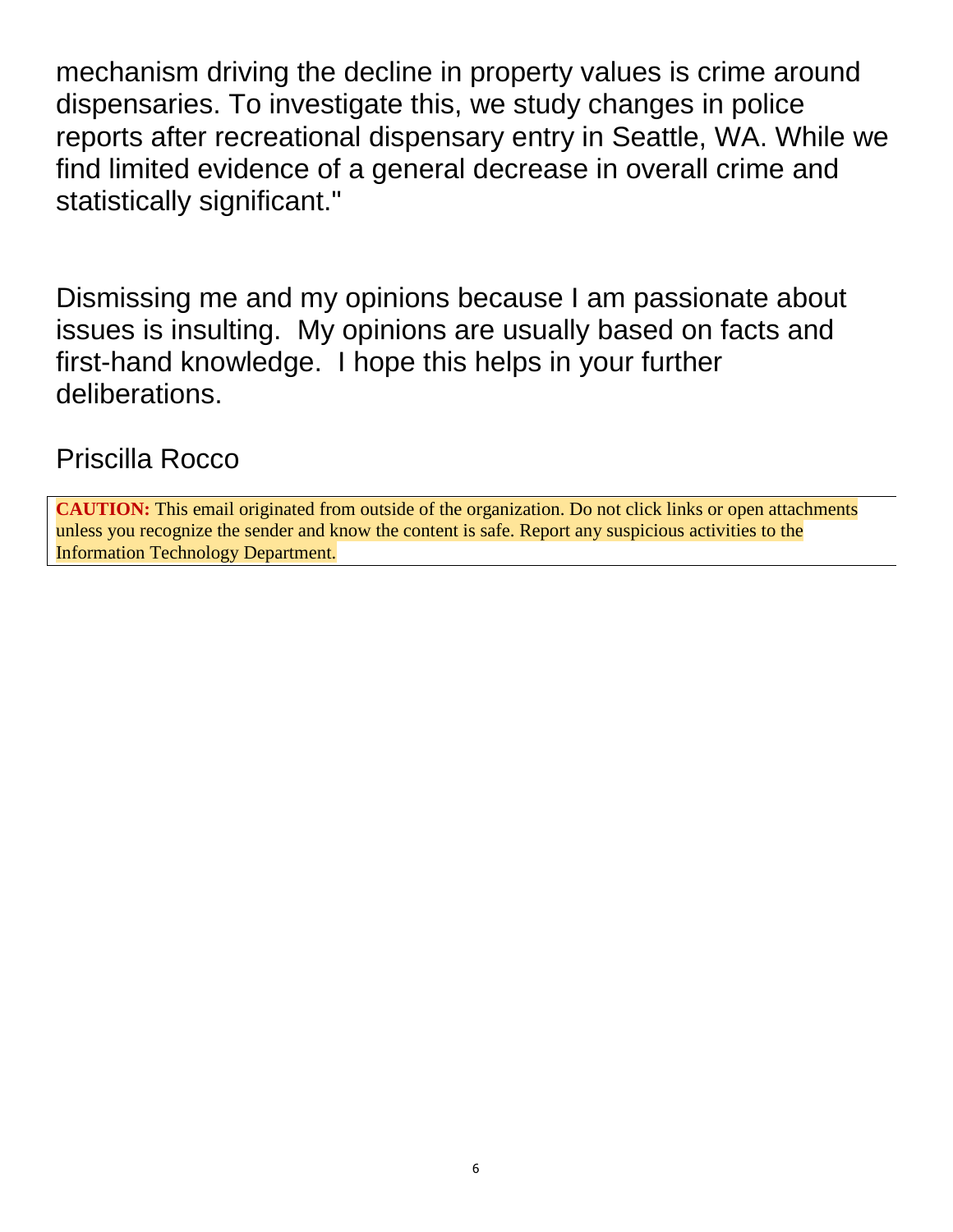To: the City Council Date: June 20, 2022 Re: INTRODUCTION OF AN ORDINANCE TO APPROVE CODE AMENDMENT CO-2022-XX, AMENDING PORTIONS OF TITLE 10 OF THE COSTA MESA MUNICIPAL CODE PERTAINING TO PARKING BY PERMIT ONLY AND TO AUTHORIZE RELATED FEES Agenda Item 2, meeting of June 21, 2022.

#### **Preface**

I reside on the 400 block of Ogle Street, adjacent to Irvine Avenue the borderline with Newport Beach and across the street from the 1500 apartments located at 880 Irvine, formerly the Coronado, formerly Oakwood. Our neighborhood, which would include 16<sup>th</sup> place, Aliso St., and Lenwood, is comprised of mostly single story SFD mostly about 1600 square feet, and is mostly owner occupied. These are families with anywhere from 1-5 children, some of those children are also drivers. We are also across from NHHS, but we really have little to complain about with parking for football games, unless they decide to park across driveways.

We currently have posted but COMPLETELY UNENFORCED, permit parking only, due to the usurpation of our parking by 880 residents. This does not even have a uniform impact on the area as the end farthest from 880 is just too far for the youths of 880 to walk, so they park in the closest half of the block to 880- which is where I live. There is also a street sweeping which is occasionally enforced- at least enough that no one parks during street sweeping.

When we had active enforcement (see below) problems abated substantially. But CMPD went to a 9-5 enforcement practice, which did not really help much with overnight violations. One ticket was usually enough to prevent recidivism.

#### **Recent report about CM's "solution"**

The Daily Pilot ran a report on a recent CM City council meeting regarding parking problems in this city. It referenced the Dixon "parking study" and "survey" that was purportedly taken, and had numerous comments from the council. This entire situation has become assbackwards. First, the survey did not cover the entire city, no one asked for any input from our area, which is impacted by high density housing across the street; in Zoom meetings for the study, CMPD was notably absent, so there were no discussions about enforcement; finally the council wants to impose a one size fits all solution to further tax the homeowner residents for parking at their own properties, erroneously concluding that this addresses the root of the problem.

Most incredible were the comments from Jeff Harlan, who represents the Eastside, who suggested that my neighbors and I should be pleased to pay a high fee for a permit for the privilege of paying to park in front of our own homes, in addition to our property taxes. It makes me wonder if parking in front of his own home is impacted by high density housing, nearby parks, schools or public services, such that he cannot park in front of his own home?

I have read the materials offered online with this agenda item.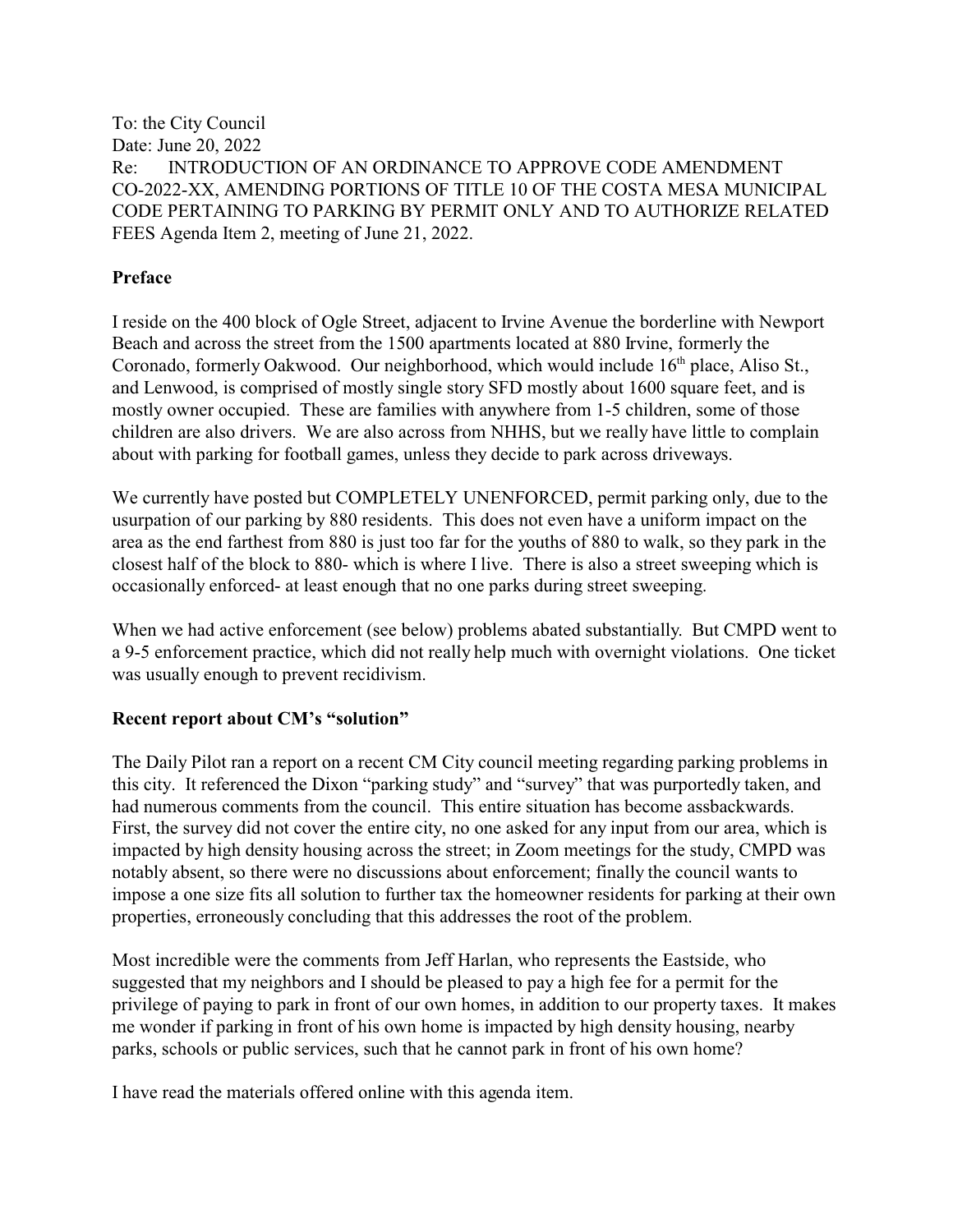#### **One size does not fit all**

First, the parking problems are not uniform throughout the city, but many share one common problem, high density housing creates parking problems. I attended the Zoom meetings and understand the frustration in certain areas of the city where commercial vehicles take up all the parking spots, by playing auto-roulette and shifting cars during the day. This requires a lot of analysis, because it appears that all the vehicles belong to Costa Mesa residents. But just because you are a resident does not give you the right to park 8 vehicles on the street, or use the street to store your commercial vehicle rather than park it at the business. Certainly this would be what Mr. Harlan referred to as privatization of a public resource. No permits should be issued to commercial vehicles, and it needs strict enforcement against unpermitted parking.

But when you come to the situation that the high density apartment complex has more resident vehicles than it provides parking for, this is a different problem and it needs to be addressed at the source. Apartments are for profit businesses, they will jam as many rentable apartments into the property as possible, without regard to how many vehicles will actually go with each apartment. Cars, motorhomes, boats and all type of rolling stock come with the residents. Personal and business vehicles also. The source of the problem is not in taxing people to park on the street, but for the City Council to consider parking as an environmental impact and to require the apartments to provide enough parking for all the residents, even if it means tearing down a block of the apartments and putting up a multi story parking structure, and the owners can charge for renting parking spaces.

#### **High density housing even causes problems in SFD areas**

The problem in our area of single family homes is not that the residents are fighting over the parking spots, but we have vehicles not from Costa Mesa parking here, because we live across the border from the blight of Newport- 880 Irvine. Police and fire are there daily for domestic disturbances and drug problems. We petitioned for and obtained permit parking in 2018, at a time when the "no overnight" parking wasn't working and we did not have any parking available in then neighborhood. The \$114 ticket was an effective deterrent. The same situation occurs all up Irvine Ave., from  $16<sup>th</sup>$  street to  $19<sup>th</sup>$  street, with new high density apartments 3 stories high going up next to Mariner's school- across the border in Newport. These residents will continue to park across the street in Costa Mesa. Any permit area needs ENFORCEMENT.

## **Tax the violators with \$100 tickets, not the property owners to have permits**

A BIG problem is enforcement. CMPD stopped all enforcement during the pandemic, well that is over now and the parking problems have returned, everywhere, to pre-pandemic levels. But even before that occurred, CMPD entered into a new phase of enforcement- absentia. Enforcement stops at 4:00 PM. Calls were deferred to the "parking hot line" normally used for abandoned vehicles, and I have been informed the hot line is only monitored until 4:00 PM- probably because abandoned cars are addressed during 9-5 working hours. The parking hot line has not yielded any responses to reports of overnight parking since 2019. If we still had "no overnight" parking, there would be **no enforcement**. As far as I know, CMPD did not participate in the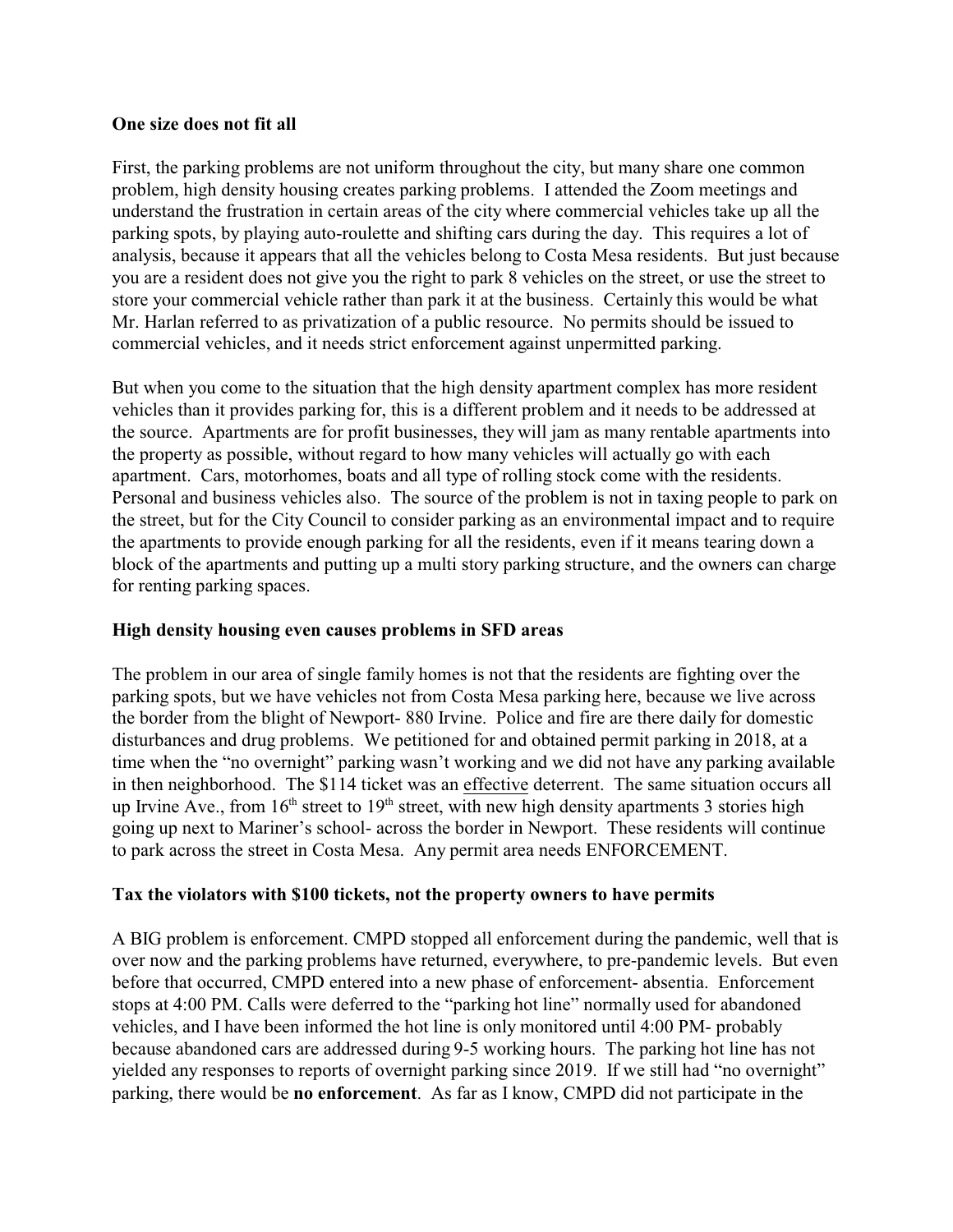study or the survey. They have neither made their problems and concerns known to the residents nor have they offered any solutions or explanations about current practices. We have been told: "Its up to the City Council to resume enforcement." I have written several times to request a resumption of enforcement and never received a substantive response about it.

## **I must note that the May 3, 2022 guidelines do not involve CMPD or have any discussion about enforcement or financial impact of enforcement, it only wants to charge for the permits and makes no comment about potential income from the \$114 ticket or even if that should be increased to cover costs.**

The lack of enforcement creates a dangerous situation for residents who try to dissuade out-ofarea vehicles from parking by calling to driver's attention the posted signs or leaving notes. No only are the drivers 'unreceptive' to say the least, but it exposes the residence to retaliatory vandalism. Picture the boys from the "mosh pit" at a punk rock concert, this is what we usually deal with. CMPD recommends against it but then they are not issuing tickets either. On one occasion I was physically assaulted while taking down license numbers to report to CMPD, fortunately not injured.

# **The City needs a whole City parking study not a half the City parking study**

My neighbors and I pay hundreds of thousands of dollars annually in property taxes, which pay for the meager salaries of the council. It is an insult to these taxpayers to hear our city council suggest that: desiring to park in front of our own single family residences is contra to the philosophy of CM and "privatization of a public resource". We pay taxes to maintain these streets and to keep them swept, for the privilege of parking our own car, or having a place for a guest, and we elected the Council to protect those rights, not grant them to someone else, living in Newport high density housing, that don't want to pay extra for the extra parking space for their apartment. But our voices and our concerns were not included in the parking study, only the North and West sides.

The same applies to the apartment dwellers that are displaced because they have neighbors that can shuffle cars into holding spots for their work vehicles, during the day when the other residents are out working, too.

In addition there are the problems with the mixed residency areas with both apartments and SFD, as noted by Mr. Chavez, where renters cannot qualify for a permit. This I don't understand, they should be able to qualify with a rental agreement and a utility bill. According to the Attorney General's opinion 14-434, renters qualify for permits.

## **Recoup costs through enforcement**

Our area has restricted parking under the current program. The half of the blocks closest to Irvine Ave. suffer the greatest impact from the 1500+ units across the street, the other half does not have as much of a problem because the renters don't want to walk that far. Currently, the permit program is only slightly inconvenient, every 2 years we have to go to city hall with ID,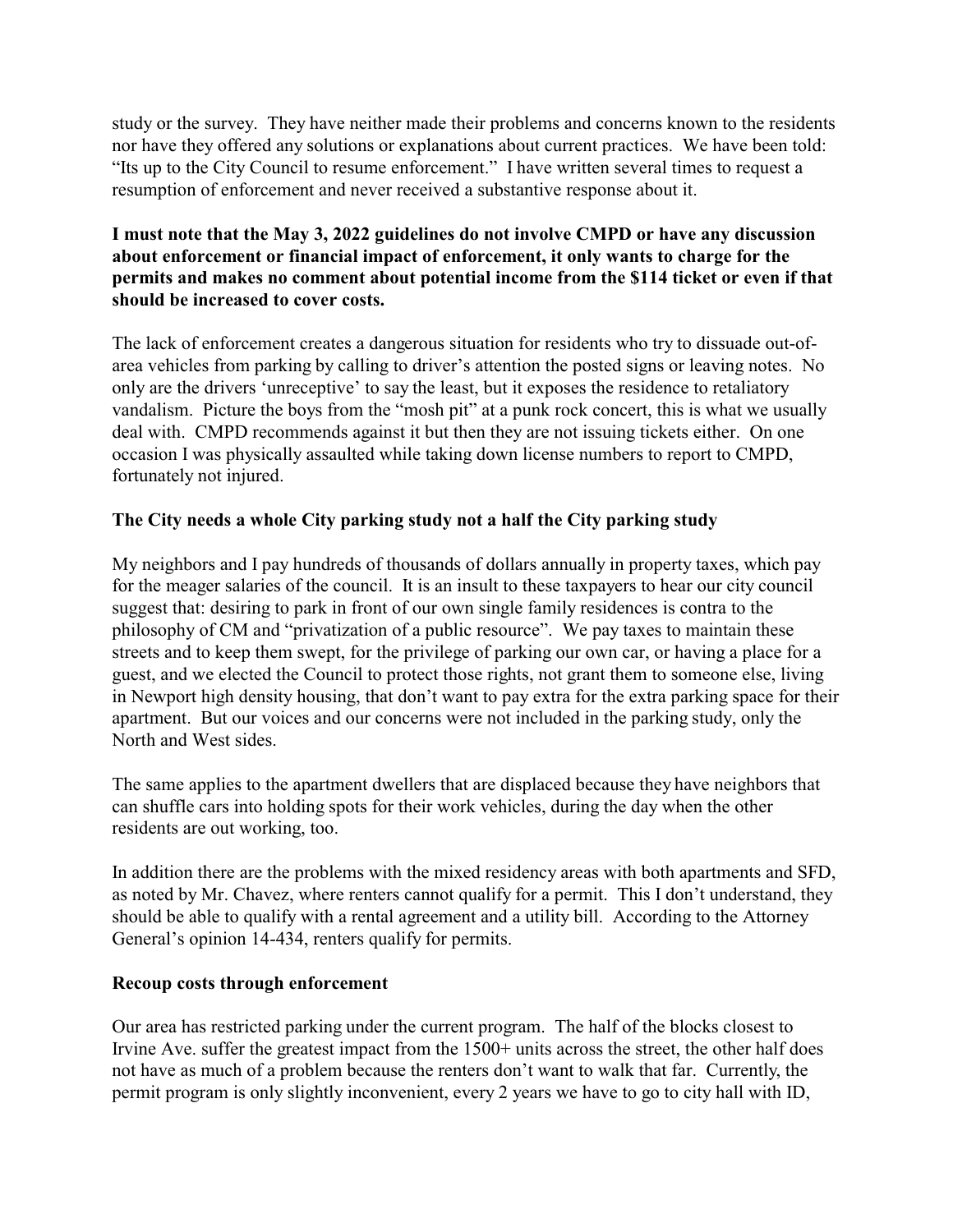and get our permits. But if you now charge the people that have a minor impact from the renters parking, they will be less likely to want to participate in the permit process you propose. So much for love thy neighbor. The costs of the permit program can best be recouped from the high dollar ticket, which can often be issued to multiple vehicles at a time, the most I have seen on the street is 8- that is \$912 in one shot. You would need to issue 36 permits to get that in a year  $\omega$ \$25 per permit.

By charging a fee, you are burdening the people that have the right to park on the street, when you should be burdening the people that are there improperly. Privatization of a public resource? The homeowners are the public, too; you are taking away their resource to give it to- Who??

I note the AG opinion does not prevent the city from adopting different permit parking zones, only that the residents are not discriminated against in obtaining permits by virtue of the type of housing. A study should determine if a different type of permit zone is needed where there is SFD versus High Density housing.

#### **The 2,000 foot minimum (four block area) is to great for some areas**

The 400 block of the streets of Ogle,  $16<sup>th</sup>$  Place and  $16<sup>th</sup>$  Street are heavily impacted by the 880 overflow. Aliso and the 300 block, along with Ogle Circle are much less impacted by non resident parking. You will soon see the same problem arising from the 400 block of Cabrillo, 18<sup>th</sup> St., and Magnolia, when the newly constructed apartments become fully occupied. The proposal to ONLY consider petitions from a 4 square block area. Why are you disenfranchising the residents with more localized heavy impact? When Ogle got permit parking, there were several heavily impacted residents who got the entire block to support, and it included 16<sup>th</sup> place.

I note that the NB area around NHHS has permit parking both across Irvine and in the St. Andrews area.

## **This study and proposal makes no provision for the City to construct public parking**

Many cities, Long Beach, Beverly Hills, and others, construct City owned and operated parking lots where there is limited street parking and high demand by visitors. The study said NOTHING about constructing multi level parking by the city in the areas where there are high density housing but the properties fail to accommodate the vehicles of residents.

Because of the absence of this, the study is incomplete and the proposed ordinance is completely inadequate to put before the Council for adoption.

I would request the Council take the following actions:

1. Decline to adopt the ordinance as proposed.

2. Direct Dixon to make a proper study of the needs of the entire city, include issues of different needs of different housing areas, include whether the city should construct parking structures for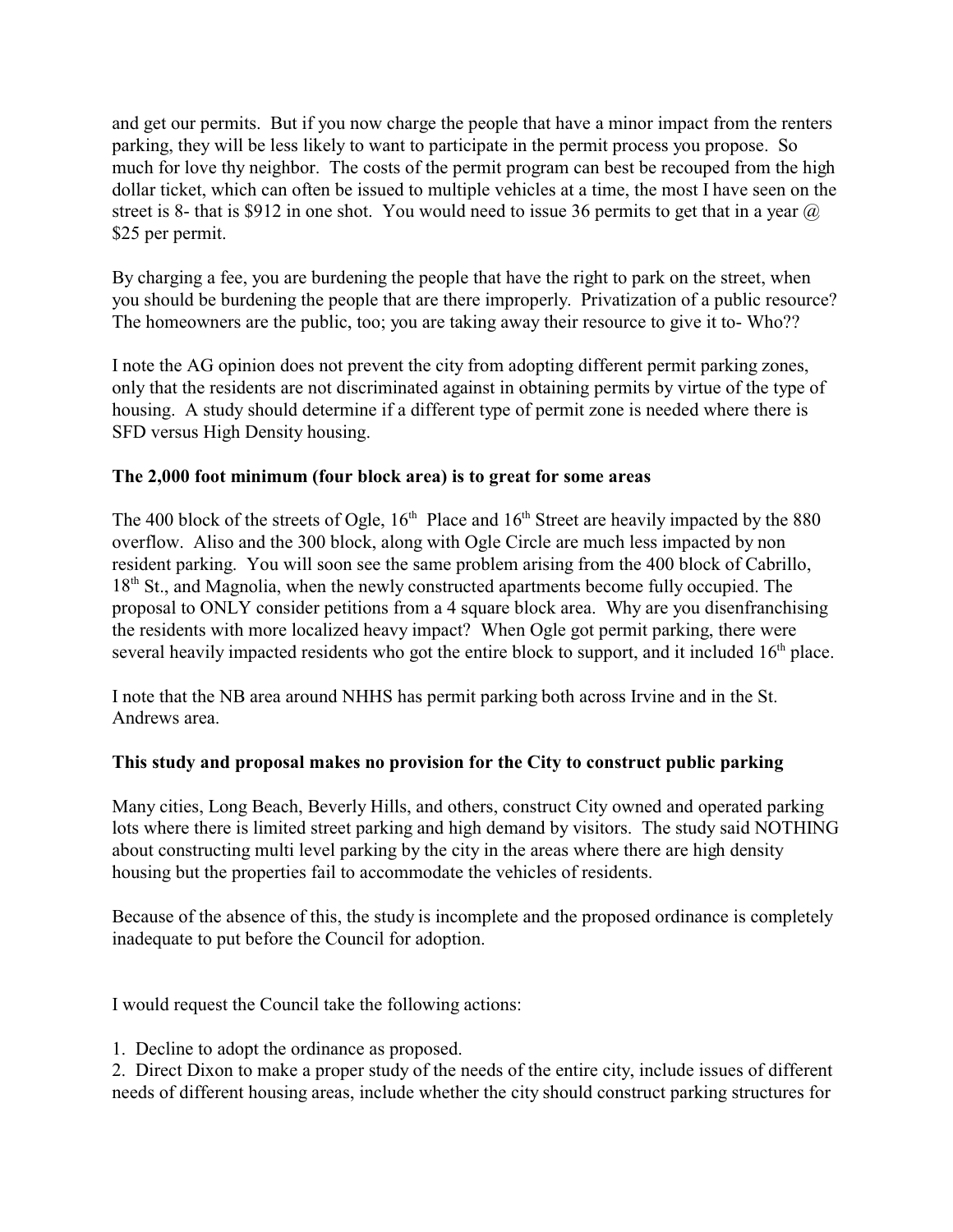the residents, determine what the financial impact of violation fines are, and make complete recommendations.

- 3. Obtain input from CMPD about enforcement and their concerns.
- 4. Restrict permits to non-commercial vehicles.
- 5. Determine what effect the enforcement of current restrictions and policies would do.

None of these have been considered in the report or in the proposed Ordinance.

Maurice Mandel MMANDEL2@AOL.COM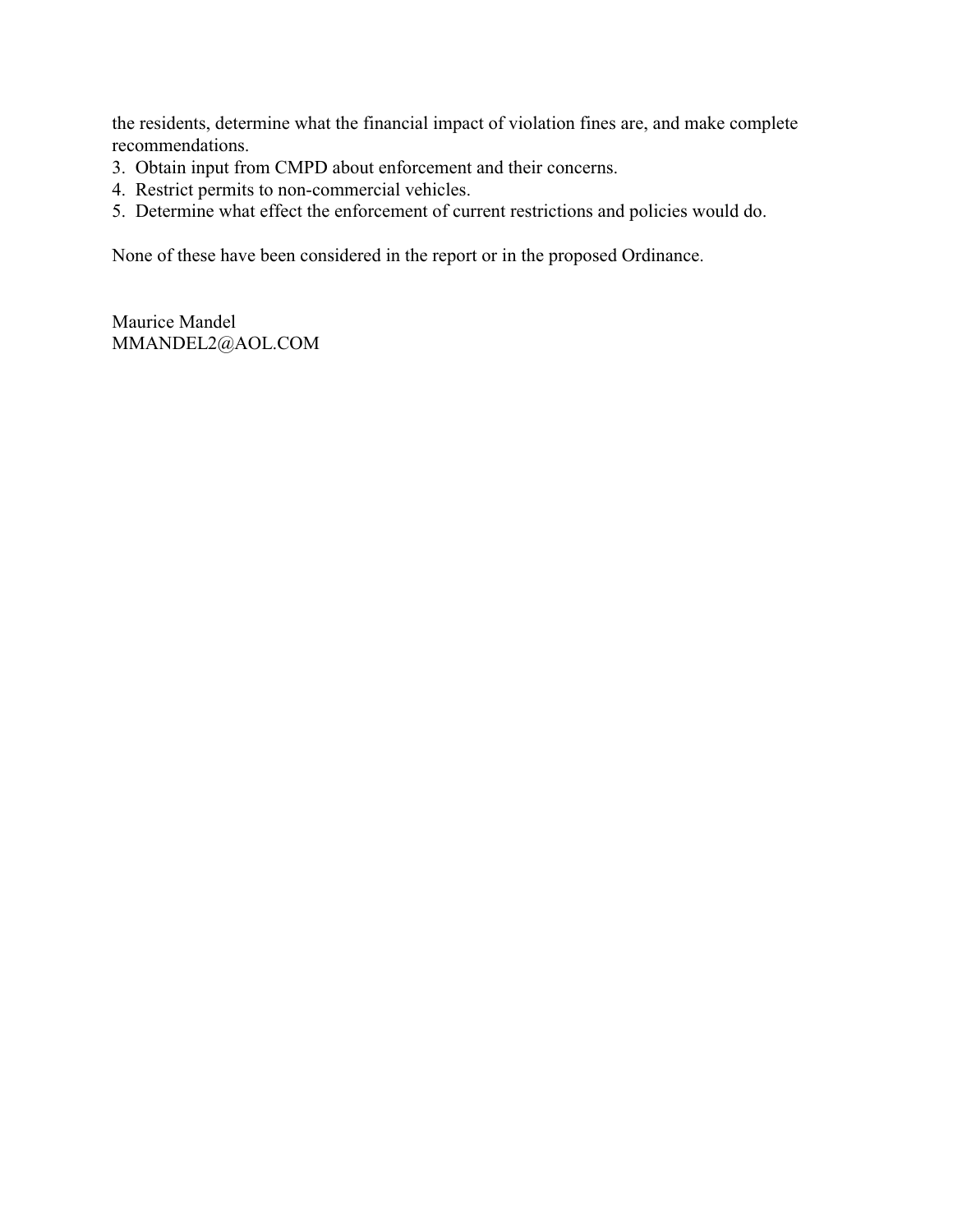| From:               | Roberto Herrera <roberto@resilienceoc.org></roberto@resilienceoc.org> |
|---------------------|-----------------------------------------------------------------------|
| Sent:               | Tuesday, June 21, 2022 1:09 PM                                        |
| To:                 | <b>CITY CLERK</b>                                                     |
| Cc:                 | Gerardo Lopez                                                         |
| Subject:            | Follow Up to Rental Assistance Fund                                   |
| <b>Attachments:</b> | Letter to City Manager_LoriHarrison_RentalAssistance.pdf              |
|                     |                                                                       |

Hello City Manager Lori Ann Farrell Harrison,

We hope you are well. Since the last budget meeting, we have continued engaging the Latino community in Costa Mesa who asked us to prepare the following information in preparation for the next City Council meeting where the rental assistance program will be discussed. Below are some of the narratives that emerged from our conversation where we have also outlined these narratives into sections as well.

- 1. Residents identified and shared gaps in the City's rental assistance program to reach the Latino community.
- 2. Residents highlighted what they see as limitations of the City's rental assistance program.
- 3. Residents shared the difficulties residents face when trying to connect with the current service provider.
- 4. Residents shared questions and information they would like presented at the next City Council meeting where the rental assistance program will be discussed
- 5. Residents shared their desire for the City of Costa Mesa to document the annual prices residents are paying to live in the City.
- 6. Residents are requesting Spanish live interpretation and equipment for Tuesday's meeting. They anticipate 20-30 Spanish speaking residents to attend and need this service.
- 7. Residents shared their support for the City to invest funding to supplement and support the legal non-profits to come to Costa Mesa to more efficiently offer legal services and resources to Costa Mesa residents.

Best,

**Roberto Carlos Herrera** Pronouns (They/Them/Theirs) *Leadership Development Director* **Resilience Orange County** 1415 E 17th St Suite 100B Santa Ana, CA 92705 Email: roberto@resilienceoc.org www.resilienceoc.org



THIS MESSAGE IS INTENDED ONLY FOR THE USE OF THE INDIVIDUAL OR ENTITY TO WHICH IT IS ADDRESSED AND MAY CONTAIN INFORMATION THAT IS PRIVILEGED, CONFIDENTIAL AND EXEMPT FROM DISCLOSURE UNDER APPLICABLE LAW. IF THE READER OF THIS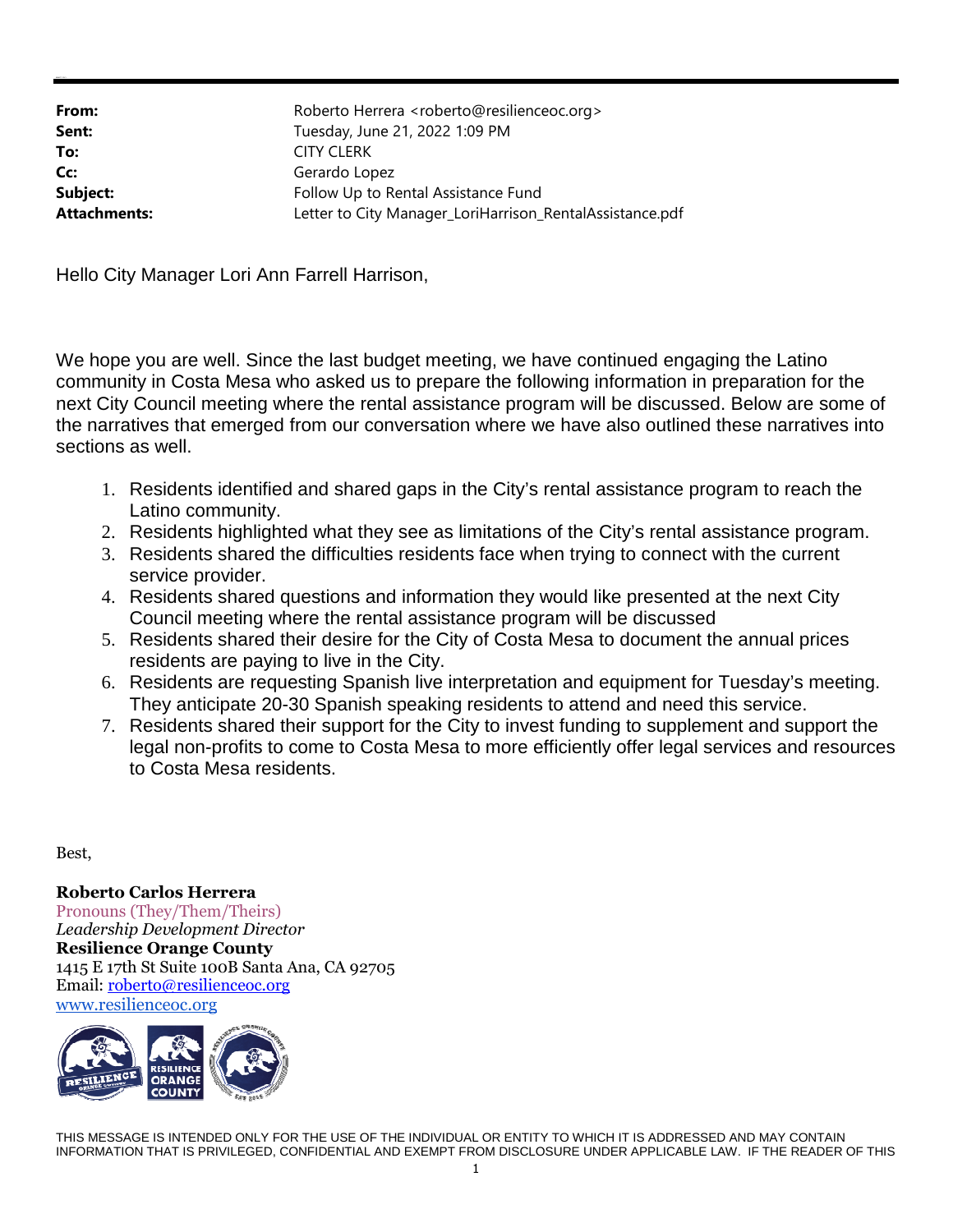MESSAGE IS NOT THE INTENDED RECIPIENT OR THE EMPLOYEE OR AGENT RESPONSIBLE FOR DELIVERING THE MESSAGE TO THE INTENDED RECIPIENT, YOU ARE HEREBY NOTIFIED THAT ANY DISSEMINATION, DISTRIBUTION OR COPYING OF THIS COMMUNICATION IS STRICTLY PROHIBITED.

**CAUTION:** This email originated from outside of the organization. Do not click links or open attachments unless you recognize the sender and know the content is safe. Report any suspicious activities to the Information Technology Department.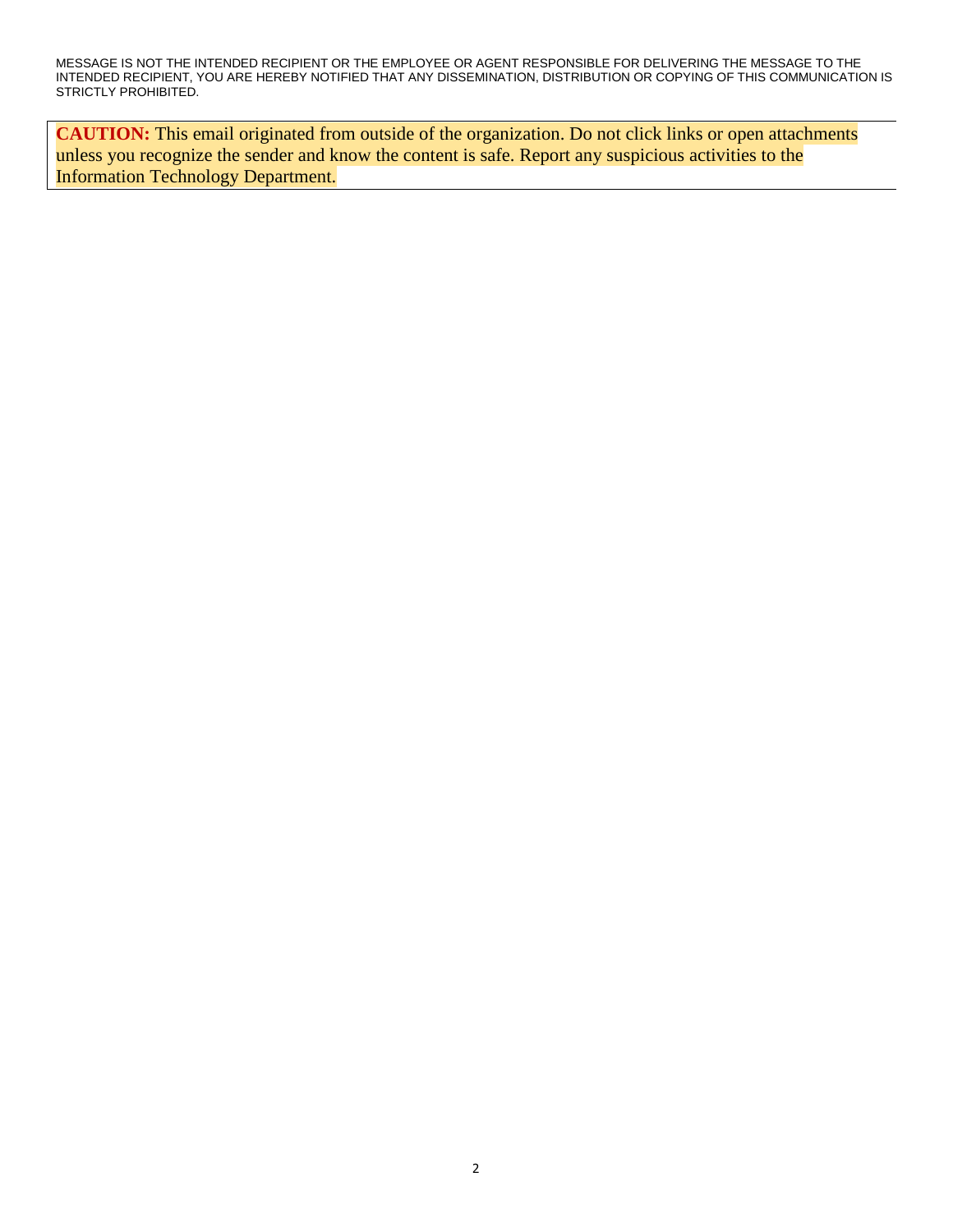Hello City Manager Lori Ann Farrell Harrison,

We hope you are well. Since the last budget meeting, we have continued engaging the Latino community in Costa Mesa who asked us to prepare the following information in preparation for the next City Council meeting where the rental assistance program will be discussed. Below are some of the narratives that emerged from our conversation where we have also outlined these narratives into sections as well.

- 1. Residents identified and shared gaps in the City's rental assistance program to reach the Latino community.
- 2. Residents highlighted what they see as limitations of the City's rental assistance program.
- 3. Residents shared the difficulties residents face when trying to connect with the current service provider.
- 4. Residents shared questions and information they would like presented at the next City Council meeting where the rental assistance program will be discussed
- 5. Residents shared their desire for the City of Costa Mesa to document the annual prices residents are paying to live in the City.
- 6. Residents are requesting Spanish live interpretation and equipment for Tuesday's meeting. They anticipate 20-30 Spanish speaking residents to attend and need this service.
- 7. Residents shared their support for the City to invest funding to supplement and support the legal non-profits to come to Costa Mesa to more efficiently offer legal services and resources to Costa Mesa residents.

This **first section** outlines our conversations with community members where they identified a need for a more comprehensive outreach strategy to make the City's services more accessible for the residents applying to the rental assistance program.

- Community members mentioned that for many of them the best time to connect with the City and city resources would be during the **evening and weekends** as some renters may need support and services outside of regular business hours to meet their needs.
- The residents we spoke to agreed with the City sending out **informational mailers and promotional material** regarding the rental assistance program and wanted to make sure that the information was available **in Spanish**.
- They requested the **City also have printed flyers available** so residents can pick them up and distribute them to their friends and neighbors.
- They supported working with the **school district** in a joint effort to host and share information to the public.
- They recommended hosting multiple **community forums in Spanish** throughout the City of Costa Mesa, especially areas with high concentration of Latino residents.
- They would like to see the City create **videos in Spanish** like "El Minuto" to include topics like
	- Providing a live example of how to navigate the City's website to access information on the rental assistance program
	- Animating a conversation between a resident calling the service provider. In these scenarios they can share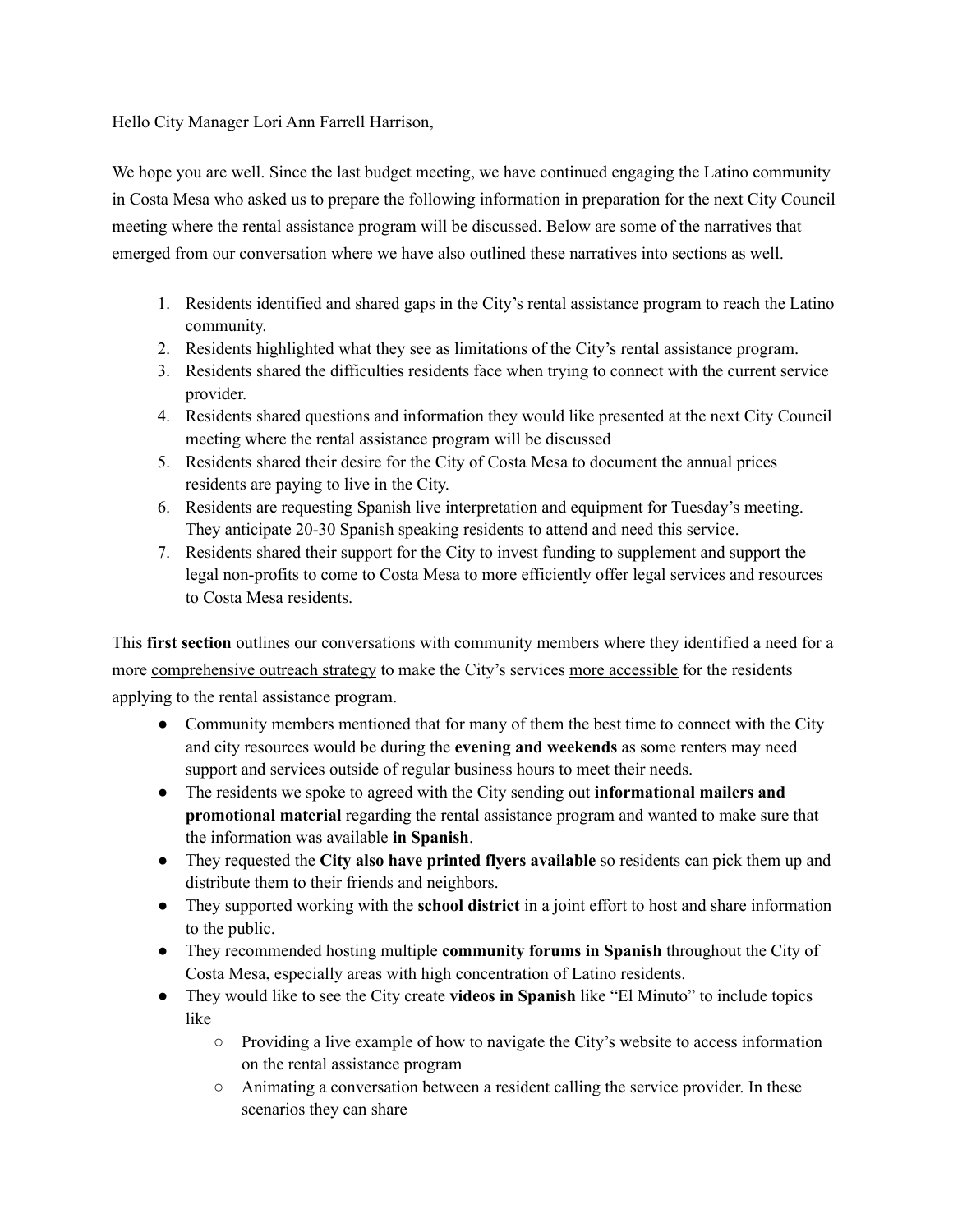- Information and documentation applicants should have readily available
- What to expect during the appointment?
- What to do do after your appointment
- What to do if you are denied? What other resources exist?
- Other FAQ
- The residents also shared their interest in seeing the City of Costa Mesa and City staff share resources and information at **in-person events** including:
	- Pop events and workshops to provide technical assistance to help community members apply to the rental assistance program
	- Connect and meet with local faith groups
	- Attend school-sponsored events and programs to engage directly with parents, youth and families
	- Another example included setting up a booth at the local swap meet to share information about the rental assistance fund.
- The residents expressed their desire for the City to conduct a **self-assessment of its outreach strategy** in informing the Latino community about the rental assistance program. Part of these solutions include the City taking bigger strides to build trust and connect with the Latino community in Costa Mesa.
- outlines our conversation where community members shared their desire for the City to conduct an assessment of the City's current efforts in addressing housing insecurity. Residents hope these efforts lay out where there may be gaps in meeting the needs of residents as the rent continues to rise.

This **second section** outlines our conversations where residents shared a familiarity with the limitations of the City's rental assistance program, where they have heard directly from friends and neighbors who have applied to the City's rental assistance program in the past and were not able to benefit from this resource for a variety of reasons. Several stories surfaced around residents being denied because they did not meet the requirements, others mentioned hearing that the program was no longer available, while others could not reach the service provider because they were not answering or returning calls.

This **third section** outlines residents mentioning the difficulty in reaching out to the service providers because they are only available during business hours. Overall, the community shared their understanding of the current rental assistance program, but shared there were barriers that limited the Latino community's ability to apply to the program, including their distrust and misunderstanding of the program's ability to meet their needs to meet the rising rent.

**Section four** outlines some questions and information the residents shared with us they would like to know more about and presented to the public at the next City Council meeting.

- How many eviction notices have been given to City residents since 2020?
- What are the average rents and how often do they go up? They would like to see this measured over the last decade, or at minimum since 2020.
- How many people have applied to the City's rental assistance fund?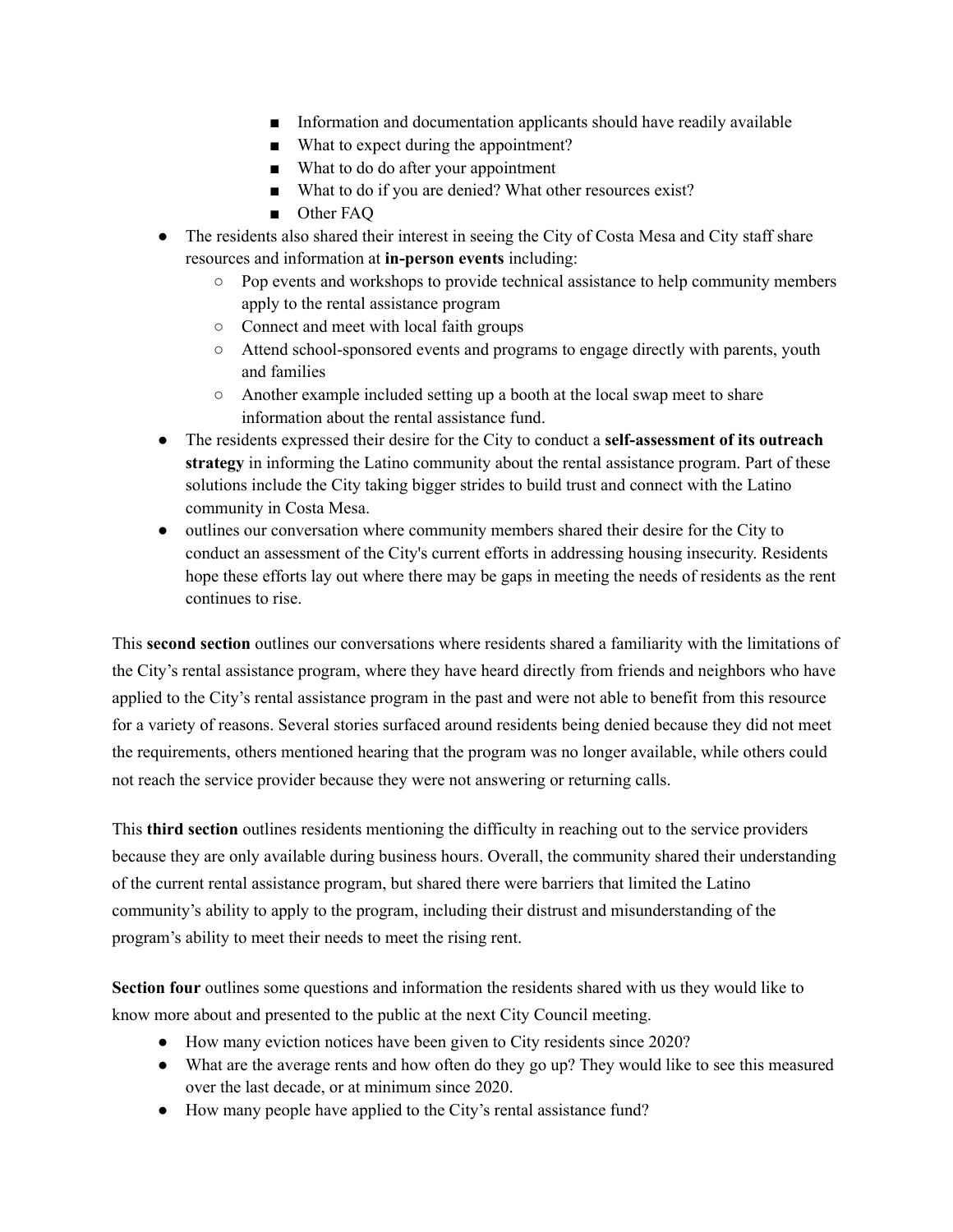- How many were approved? How many were denied?
	- If denied, what are the top three reasons for denial?
- In what districts do those residents who have applied and have received rental assistance funds live?
- Can undocumented community members apply to the rental assistance program? If not, how can the City supplement this support?

**Section five** outlines residents' desire for the City of Costa Mesa to document the annual prices residents are paying to live in the City. They shared their desire for the City to document this information as public records for all residents in Costa Mesa to have for reference.

- One bedroom costs between \$1,900-\$2,100. Another resident shared a one bedroom apartment that cost \$2,200 to \$2,500.
- Another resident shared that Two bedroom apartments costs between \$3,300 to \$3,500

**Section six** outlines the community's request for Spanish live interpretation to be available during regularly scheduled public meetings, both virtually and in-person. The residents shared with us that they appreciated the City translated their comments from Spanish to English at the last meeting and wished for that to continue to happen, but they also shared their desire for the City to regularly provide equipment for live interpretation of City Council meetings that would help them listen and follow along the important conversations that are going on. For Tuesday's upcoming meeting specifically, the residents anticipate 25-30 community members attending City Hall to provide public comment in Spanish.

**Section seven** details the Latino community's support for the City to connect with legal service providers like the Public Law Center and Legal Aid in an attempt to meet the needs of tenants who may need legal support relating to housing issues. Residents shared their support for the City to invest funding in an effort to supplement and support legal non-profits to come to the City of Costa Mesa to bring these much needed legal resources to Costa Mesa. Some legal questions that came up for residents include:

- What efforts are being made to keep landlords from committing similar violations to those seen on Wallace St?
- What steps is the City taking to ensure that landlords and property managers abide by the state and local laws that protect tenants from unsafe living conditions and retaliation?

Other information and resources important to residents include:

- Subsidized Housing Terminations (Section 8 Vouchers)
- Unlawful Detainer/Eviction Defense
- Security Deposit Refunds
- Housing Conditions
- Foreclosure Prevention
- Homelessness Prevention

In summary, while critical of the eligibility requirements of the rental assistance program, Latino community members shared that they were **willing to re-engage the City** with the rental assistance